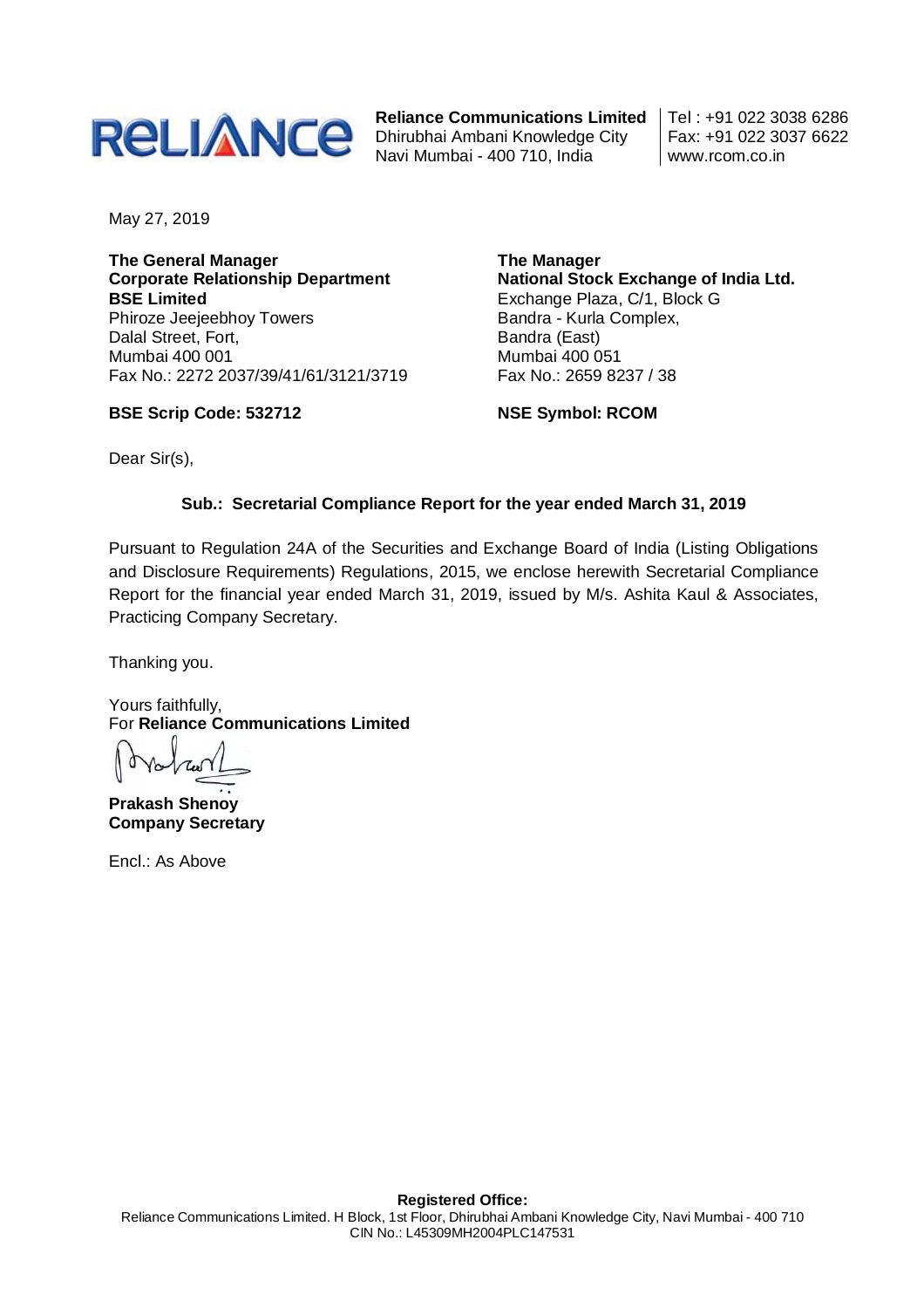# ASHITA KAUL & ASSOCIATES

Company Secretaries 303,3'" Floor, Anant Laxmi Chambers, Shivaji Nagar, Off Gokhale Road, Opp Vaman Hari Pethe Jewellars, Naupada, Thane West 400602 Tel. No. 022 41232128/9892332128

### Secretarial Compliance Report of Reliance Communications Limited for the year ended 31<sup>st</sup> March, 2019

[ Pursuant to SEBI Circular No. CIR/CFD/CMD1/27/2019 dated 08<sup>th</sup> February, 2019 ]

To,

## Reliance Communications Limited,

H Block, 1<sup>st</sup> Floor, Dhirubhai Ambani Knowledge City, Navi Mumbai -400 710

I have examined:

- a) all the documents and records made available to us and explanation provided by Reliance Communications Limited ("the listed entity"),
- b) the filings / submissions made by the listed entity to the stock exchanges,
- c) website of the listed entity,
- d) any other documenU filing, as may be relevant, which has been relied upon to make this certification,

for the year ended 31<sup>st</sup> March, 2019 ("Review Period") in respect of compliance with the provisions of:

- a) The Securities and Exchange Board of India Act, 1992 ("SEBI Act") and the Regulations, circulars, guidelines issued thereunder; and
- b) The Securities Contracts (Regulation) Act, 1956 ("SCRA'), rules made thereunder and the Regulations, circulars, guidelines issued thereunder by the Securities and Exchange Board of India ("SEBI");

The specific Regulations, whose provisions and the circulars / guidelines issued thereunder, have been examined, include:

- a) Securities and Exchange Board of India (Listing Obligations and Disclosure Requirements) Regulations, 2015;
- b) Securities and Exchange Board of India (Issue of Capital and Disclosure Requirements) Regulations, 2018 - Not Applicable;



Email: ashkaulcs@gmail.com